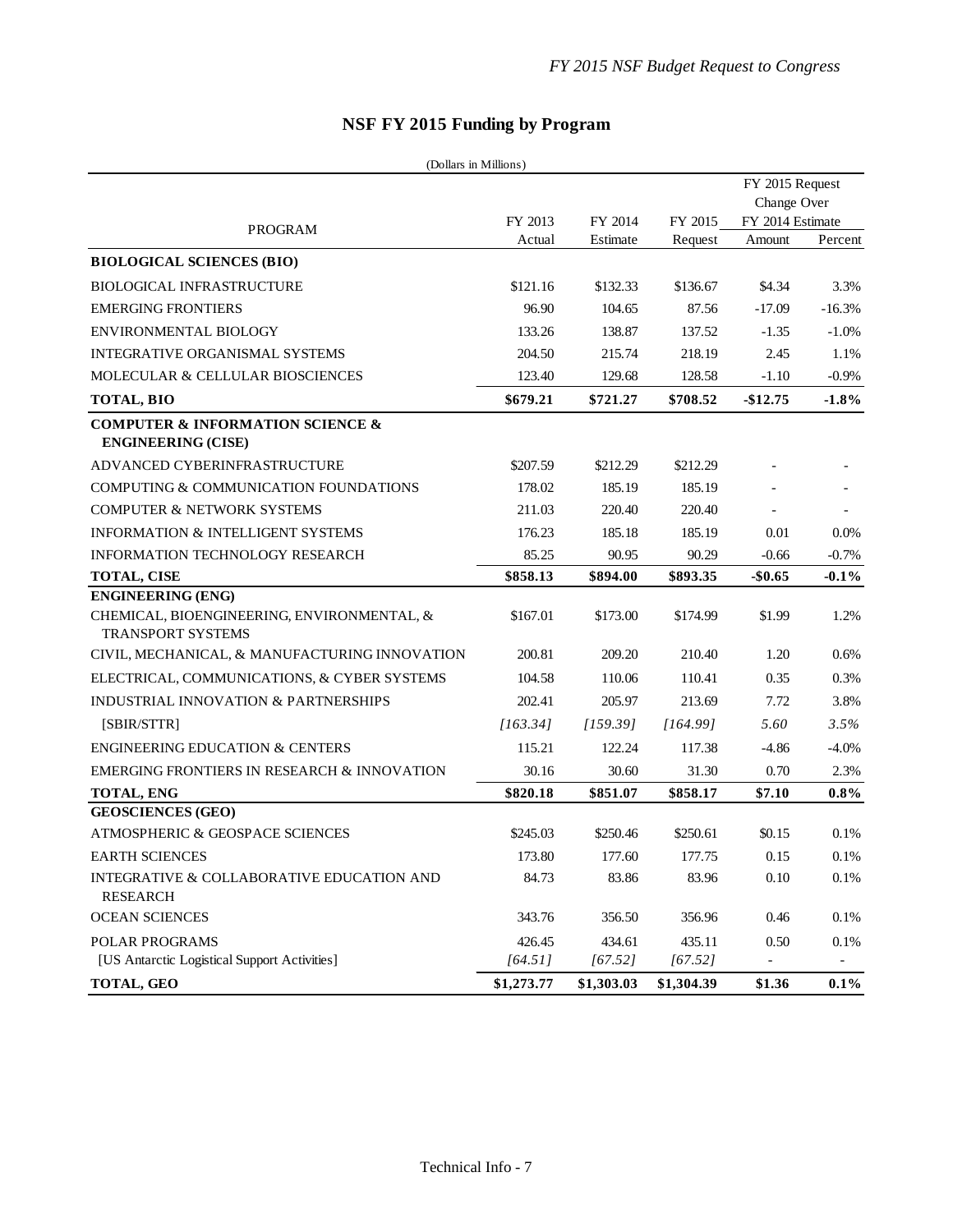## **NSF FY 2015 Funding by Program**

|                                                                    | (Dollars in Millions) |            |            |                                                    |          |
|--------------------------------------------------------------------|-----------------------|------------|------------|----------------------------------------------------|----------|
|                                                                    | FY 2013               | FY 2014    | FY 2015    | FY 2015 Request<br>Change Over<br>FY 2014 Estimate |          |
| <b>PROGRAM</b>                                                     | Actual                | Estimate   | Request    | Amount                                             | Percent  |
| <b>MATHEMATICAL &amp; PHYSICAL SCIENCES (MPS)</b>                  |                       |            |            |                                                    |          |
| <b>ASTRONOMICAL SCIENCES</b>                                       | \$232.17              | \$239.06   | \$236.24   | $-$ \$2.82                                         | $-1.2%$  |
| <b>CHEMISTRY</b>                                                   | 229.39                | 235.79     | 237.23     | 1.44                                               | 0.6%     |
| <b>MATERIALS RESEARCH</b>                                          | 291.09                | 298.01     | 298.99     | 0.98                                               | 0.3%     |
| <b>MATHEMATICAL SCIENCES</b>                                       | 219.02                | 225.64     | 224.40     | $-1.24$                                            | $-0.5%$  |
| <b>PHYSICS</b>                                                     | 250.45                | 266.30     | 263.70     | $-2.60$                                            | $-1.0%$  |
| MULTIDISCIPLINARY ACTIVITIES                                       | 27.22                 | 35.00      | 35.00      | $-0.00$                                            | $-0.0%$  |
| <b>TOTAL, MPS</b>                                                  | \$1,249.34            | \$1,299.80 | \$1,295.56 | $-$ \$4.24                                         | $-0.3%$  |
| SOCIAL, BEHAVIORAL & ECONOMIC SCIENCES (SBE)                       |                       |            |            |                                                    |          |
| BEHAVIORAL AND COGNITIVE SCIENCES                                  | \$88.92               | \$93.39    | \$94.47    | \$1.08                                             | 1.2%     |
| SOCIAL AND ECONOMIC SCIENCES                                       | 91.37                 | 96.11      | 97.72      | 1.61                                               | 1.7%     |
| MULTIDISCIPLINARY ACTIVITIES                                       | 27.41                 | 28.05      | 29.25      | 1.20                                               | 4.3%     |
| NATIONAL CENTER FOR SCIENCE & ENGINEERING<br><b>STATISTICS</b>     | 34.92                 | 39.30      | 50.76      | 11.46                                              | 29.2%    |
| <b>TOTAL, SBE</b>                                                  | \$242.62              | \$256.85   | \$272.20   | \$15.35                                            | $6.0\%$  |
| INTERNATIONAL AND INTEGRATIVE ACTIVITIES (IIA)                     |                       |            |            |                                                    |          |
| INTERNATIONAL SCIENCE AND ENGINEERING                              | \$47.63               | \$48.46    | \$48.52    | \$0.06                                             | 0.1%     |
| EXPERIMENTAL PROGRAM TO STIMULATE<br>COMPETITIVE RESEARCH (EPSCOR) | 147.60                | 158.19     | 159.69     | 1.50                                               | 0.9%     |
| <b>INTEGRATIVE ACTIVITIES</b>                                      | 239.05                | 274.94     | 265.65     | $-9.29$                                            | $-3.4%$  |
| [Major Research Instrumentation (MRI)]                             | [78.92]               | [90.0]     | [75.0]     | $-15.00$                                           | $-16.7%$ |
| <b>TOTAL, IIA</b>                                                  | \$434.28              | \$481.59   | \$473.86   | $-$7.73$                                           | $-1.6%$  |
| UNITED STATES ARCTIC RESEARCH COMMISSION                           | \$1.39                | \$1.30     | \$1.41     | \$0.11                                             | 8.1%     |
| TOTAL, RESEARCH AND RELATED ACTIVITIES                             | \$5,558.88            | \$5,808.92 | \$5,807.46 | $-\$1.46$                                          |          |
| <b>EDUCATION &amp; HUMAN RESOURCES (EHR)</b>                       |                       |            |            |                                                    |          |
| <b>GRADUATE EDUCATION</b>                                          | \$257.31              | \$259.08   | \$263.34   | \$4.26                                             | 1.6%     |
| HUMAN RESOURCE DEVELOPMENT                                         | 139.18                | 142.11     | 143.11     | 1.00                                               | 0.7%     |
| RESEARCH ON LEARNING IN FORMAL AND INFORMAL<br><b>SETTINGS</b>     | 215.45                | 230.24     | 241.58     | 11.34                                              | 4.9%     |
| UNDERGRADUATE EDUCATION                                            | 222.68                | 215.07     | 241.72     | 26.65                                              | 12.4%    |
| <b>TOTAL, EDUCATION &amp; HUMAN RESOURCES</b>                      | \$834.62              | \$846.50   | \$889.75   | \$43.25                                            | 5.1%     |